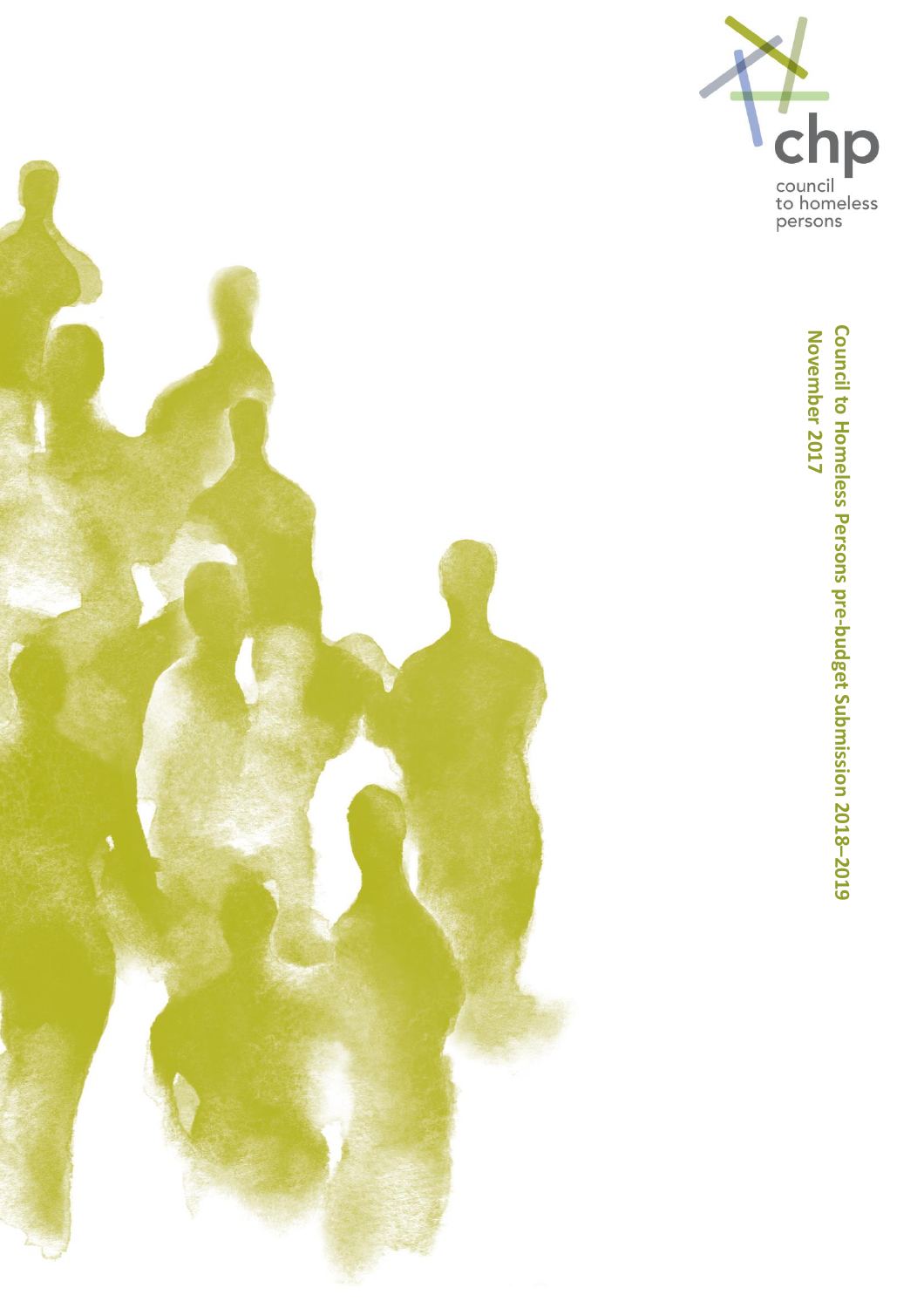### **Contents**

| Strengthen educational outcomes for children without a home11 |  |
|---------------------------------------------------------------|--|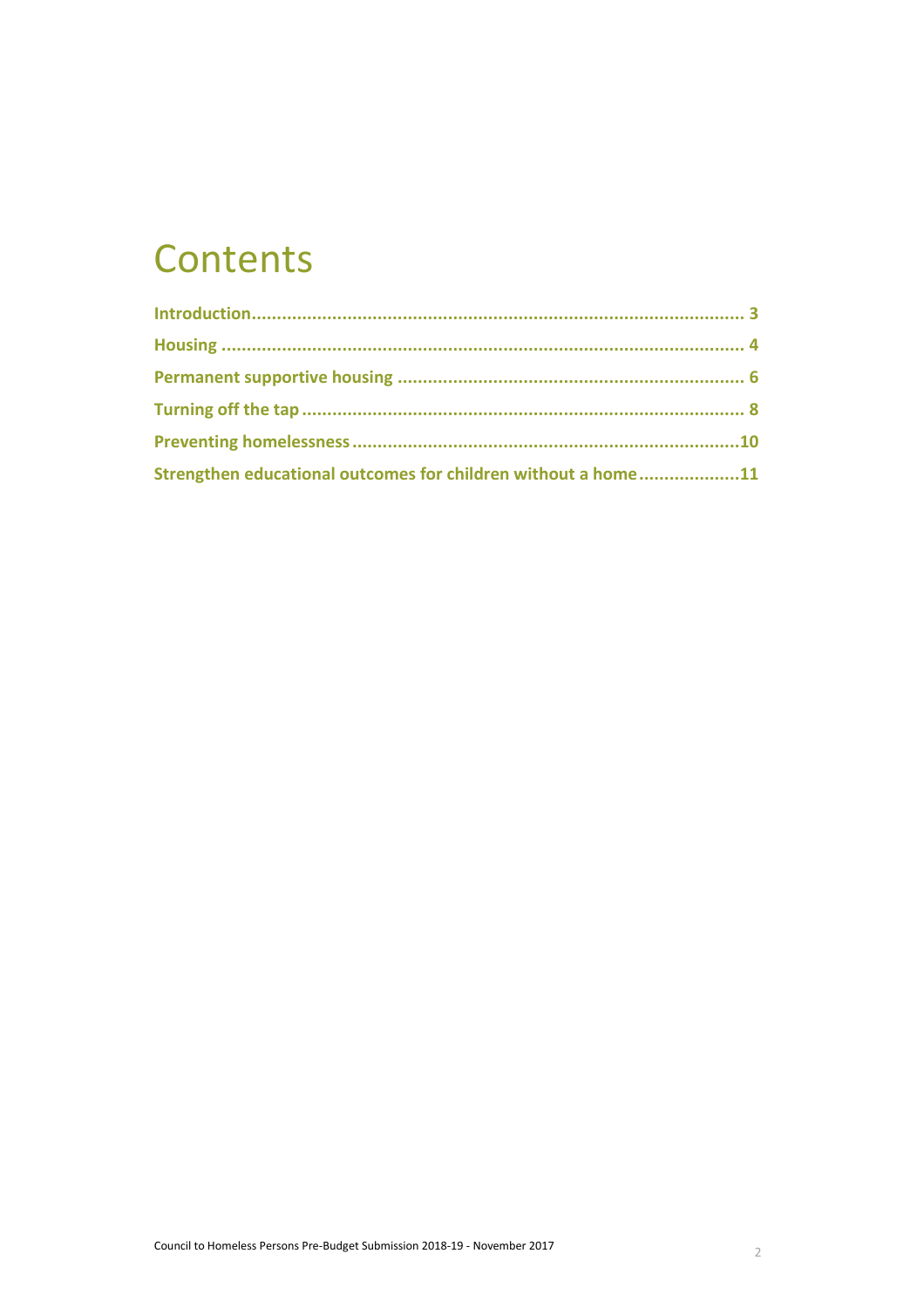

### Introduction

In 2017, Victoria is Australia's economic success story. Thousands of new jobs have been created, more than in all other states combined, and as a consequence Victoria has unprecedented labour market participation<sup>1</sup> and a growing population.

These successes mean many Victorians are doing well. However, the success has a dark flipside, manifesting in fierce and growing competition for rental properties, with those able to benefit from economic growth crowding out those left behind – with growing homelessness as a consequence.

Happily, Victoria's finances have also benefitted from economic success, providing the necessary resources to deliver solutions to growing inequality.

Since 2011-12 Victorian Government taxation revenue from land transfer duty has grown from \$3.8 billion to \$6.2 billion. <sup>2</sup> Over the past year, some of these resources have been invested in important and welcome strategies to provide housing and address homelessness, and yet more needs to be achieved. It is the responsibility of the Victorian Government to ensure that windfall gains to the budget from house price inflation are used to mitigate the pain the housing crisis has caused.

This budget submission speaks to the critical investments needed to address gaps in Victoria's response to homelessness. First and foremost, is the need to ensure there is housing available that people on low incomes can afford – no homelessness solution can succeed unless people have a home in which to live.

But Victoria also faces other challenges. Our skyrocketing rate of imprisonment means more people are exiting prison, many into homelessness. We propose targeted investment to stem the current pointless churn of people from prison to homelessness and back to prison. The same cycle must be addressed in acute mental health services.

We propose a more effective response to people who are chronically homeless and sleeping rough that involves delivering both housing and the support needed to sustain it. We highlight the importance of being able to prevent homelessness, a capacity being lost as our services are overwhelmed with demand.

Lastly, we call for Victoria to do more to protect homeless children from a lifetime of disadvantage caused by disruptions to their education.

We urge the Victorian Government to:

- 1. Build 14,500 new social housing dwellings over the next five years
- 2. Respond effectively to chronic homelessness with Permanent Supportive Housing
- 3. Prevent exits from prison and acute mental health services to homelessness
- 4. Intervene to halt evictions
- 5. Strengthen educational outcomes for homeless children.

l <sup>1</sup> Australian Bureau of Statistics (ABS), *6202.0 Labour Force Australia,* October 2017

<sup>2</sup> State of Victoria, Department of Treasury and Finance, *Budget Paper 2: Strategy and Outlook*, 2011 and 2017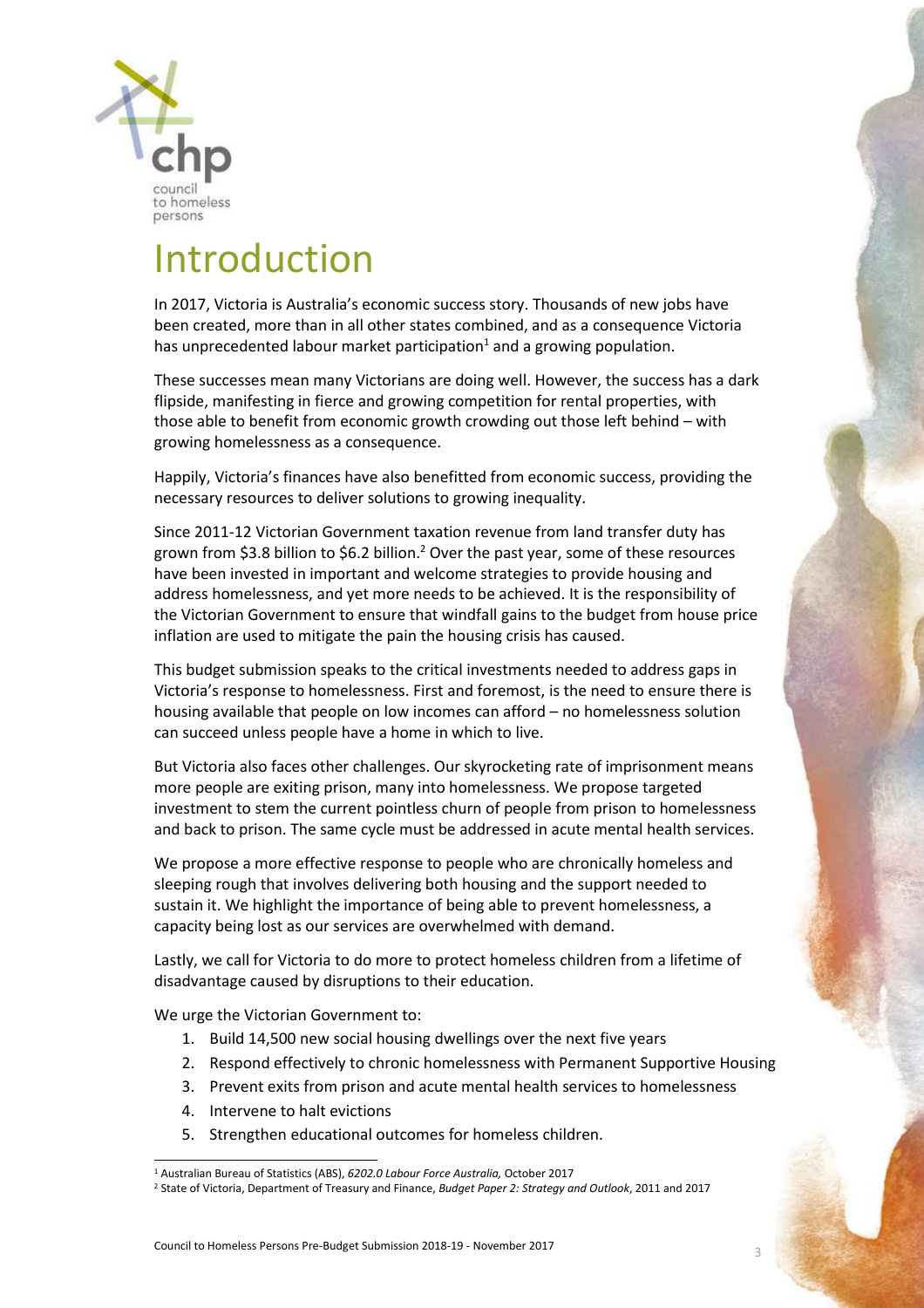### **Housing**

The problem of affordability of rental housing for people on low incomes in Victoria continues to worsen. This is driving more and more people into homelessness, and makes the task of re-housing people who are homeless extraordinarily difficult.

The chart below shows that over the last two years, median rents have grown three times as fast as inflation. This makes it harder for people on low incomes to afford rentals. While in June 2015, one in ten rentals in Melbourne were affordable to someone on Centrelink benefits, by June 2017 they could afford only one in 15 properties. Almost no properties in Melbourne are affordable to single people on Newstart.<sup>3</sup>

### **\$370**  \$380 **\$380** \$380 **\$385 \$390 \$400 \$400 \$371** \$371 \$372 **\$375 \$377 \$379 \$379** SEP 2015 DEC 2015 MAR 2016 JUN 2016 SEP 2016 DEC 2016 MAR 2017 JUN 2017 Median rents -Metro melbourne **CPI** index

#### **Melbourne rents vs Centrelink incomes**

Source: Council to Homeless Persons analysis, drawn from: Department of Health and Human Services, *Rental Report*, June 2017, and Australian Bureau of Statistics, *6401.0 Consumer Price Index*, June 2017

The Victorian Government has made very welcome commitments in the *Homes for Victorians* plan to increasing social housing supply. However, years of inaction in a context of rapid population growth in Victoria, mean that more needs to be achieved.

Reducing the pipeline of people into homelessness, relies on Government decreasing the current intense competition at the low cost end of the rental market. Delivering new social housing properties would mean those households are no longer competing for low cost private rentals. It would create jobs and grow the Victorian economy.

Building new social housing is also the most effective way to achieve a *net* reduction in homelessness. Current approaches that deliver rental subsidies to help homeless people compete for available rentals work well at a small scale, but writ large risk simply changing *who* is homeless, rather than reducing the overall number of homeless households.

 $\overline{a}$ 

<sup>3</sup> State of Victoria, Department of Health and Human Services, *Rental Report,* June 2017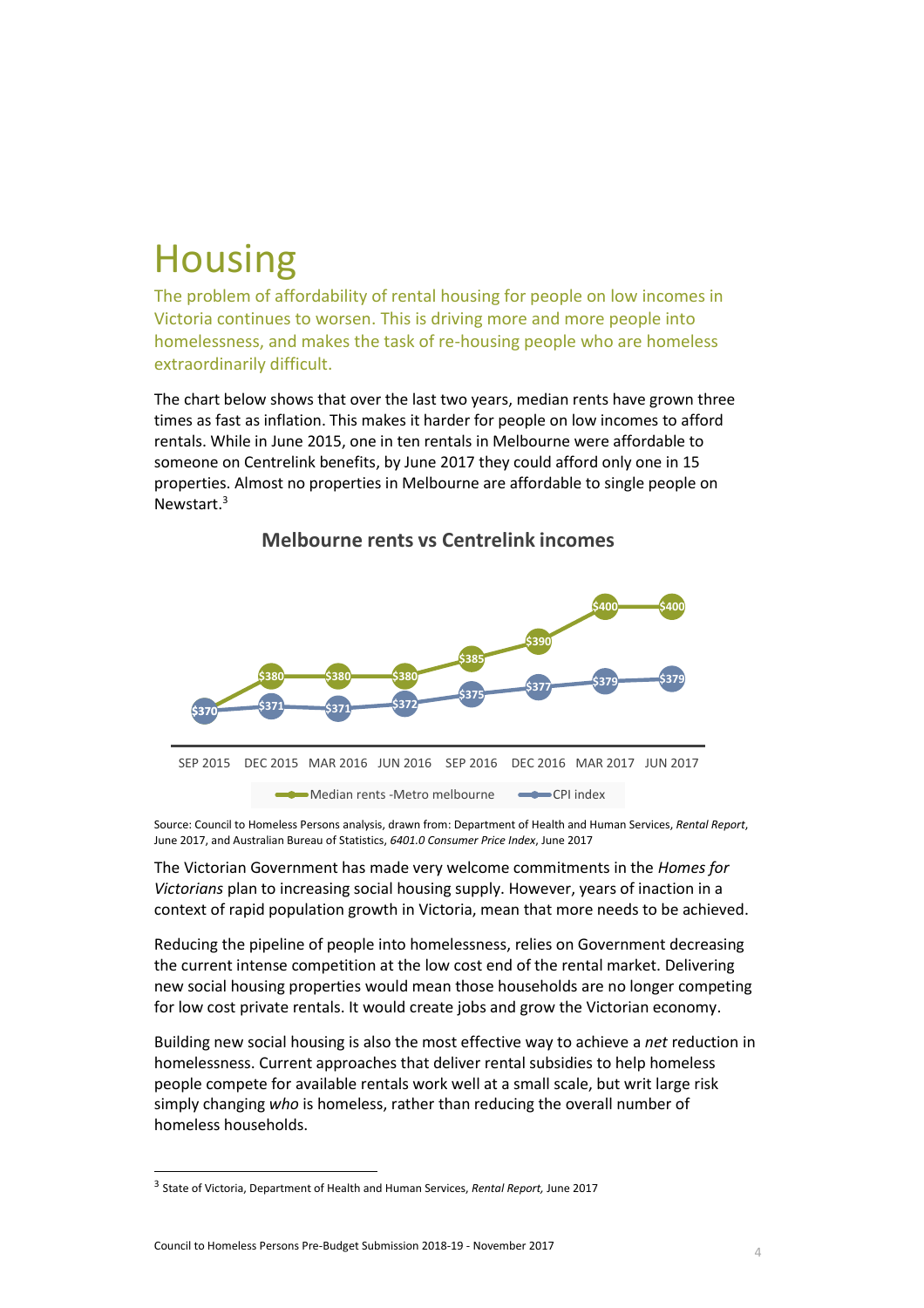CHP proposes an urgent additional commitment of social housing to increase the social housing portfolio to 3.8 per cent of total housing stock over five years. This is the level of social housing stock Victoria had in 2006, the year rental prices began to grow much faster than inflation.



This would require an additional 14,500 properties over five years. Given that the current commitments to grow social housing opportunities in the *Homes for Victorians* plan will expand access to social housing by more than 5,000 properties over the next five years, an additional 9,500 properties is needed.

|                             | 2018-19       | 2019-20       | 2020-21       | 2021-22       | 2022-23       |
|-----------------------------|---------------|---------------|---------------|---------------|---------------|
| New social<br>housing stock | 1,000         | 2,000         | 2,000         | 2,250         | 2,250         |
| Cost / year                 | \$400 million | \$800 million | \$800 million | \$900 million | \$900 million |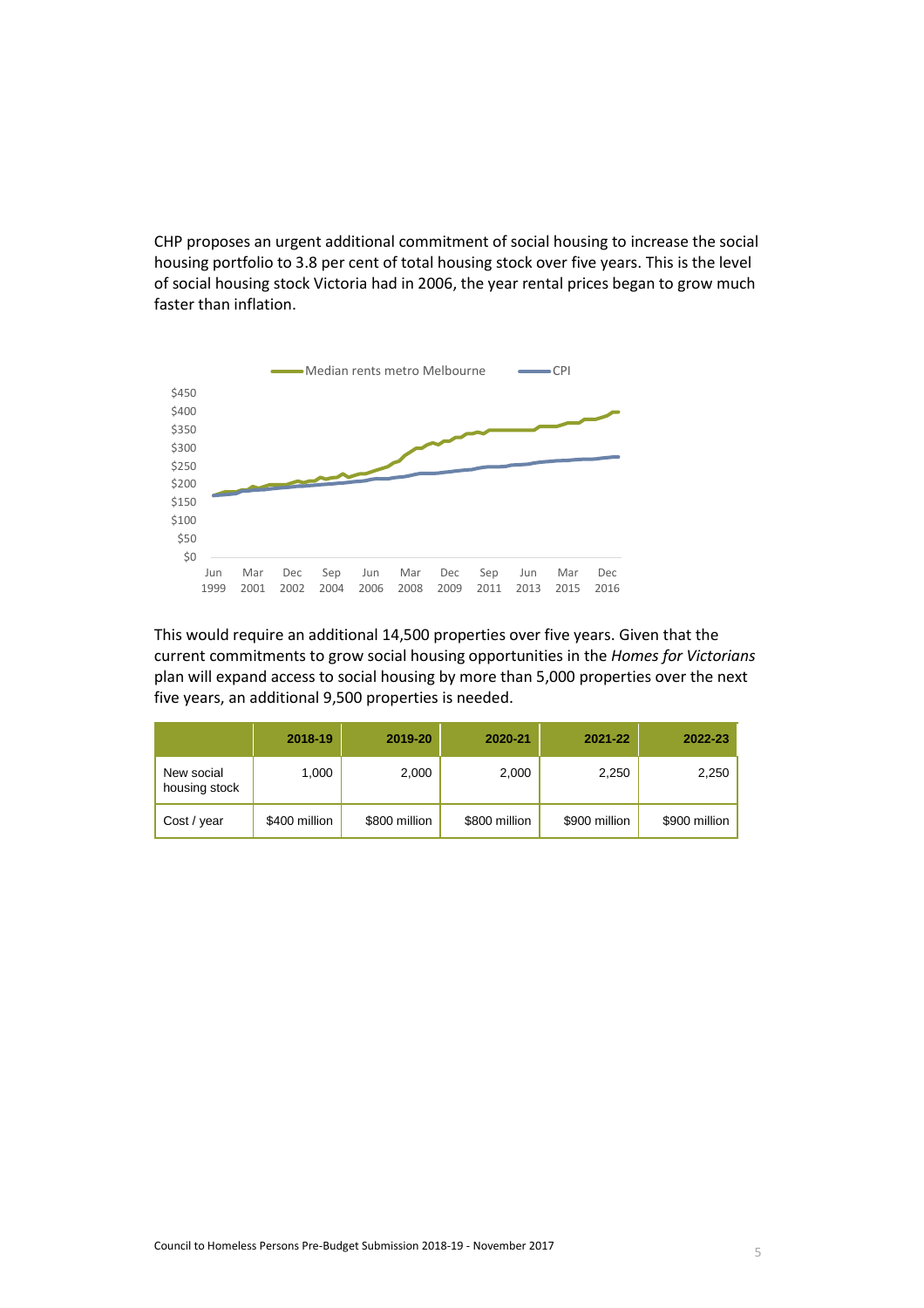## Permanent supportive housing

#### **Addressing chronic homelessness with a Housing First approach**

Over the last two years, the numbers of people sleeping rough in Victoria has increased significantly. In June 2016, 247 people were counted sleeping rough in central Melbourne – a 74 per cent increase from the count in 2014. <sup>4</sup> Many more are sleeping rough in other parts of Melbourne and regional Victoria.

While many people sleeping rough simply need a home they can afford, those who have been homeless for a long time generally have more complex issues. Their needs include histories of trauma, disability, alcohol or drug addiction, and chronic physical and mental illness, so they need support as well as housing.

Without this housing and support to sustain it, chronically homeless rough sleepers typically have high frequency interactions with costly services including hospitals, police, and acute mental health care.

These interactions with services often run to hundreds of thousands of dollars per person per year, but fail to achieve positive outcomes because they provide only episodic and time limited support, without a housing solution.

Council to Homeless Persons recommends the adoption of an evidence-based response to people who are chronically homeless that is structured to both complement and leverage existing Victorian services.

This would involve the creation of mobile multi-disciplinary support teams to respond to people who are chronically homeless around Victoria. These teams should be embedded in specialist homelessness services and include capacity to provide:

- outreach to engage with people sleeping rough
- flexible support that can move with people across different locations, and vary in intensity over time as their needs change
- assistance to improve people's physical and mental health and support access to health services
- assistance to support people to test their eligibility for the NDIS and to manage the challenges of getting their support needs met through that service system<sup>5</sup>, and
- housing-focused case management to support people to access and sustain that housing over time.

A diversity of dedicated housing options for this group is also needed to enable rapid access to appropriate permanent housing. Many people who are chronically homeless

<sup>4</sup> City of Melbourne, *StreetCount 2016 Final Report*, September 2016

<sup>5</sup> Council to Homeless Persons, *[Homelessness and the National Disability Insurance Scheme: challenges and solutions](http://chp.org.au/wp-content/uploads/2012/06/170509-NDIS-summary-report-KP-final-edits.pdf)  [report](http://chp.org.au/wp-content/uploads/2012/06/170509-NDIS-summary-report-KP-final-edits.pdf)*, May 2017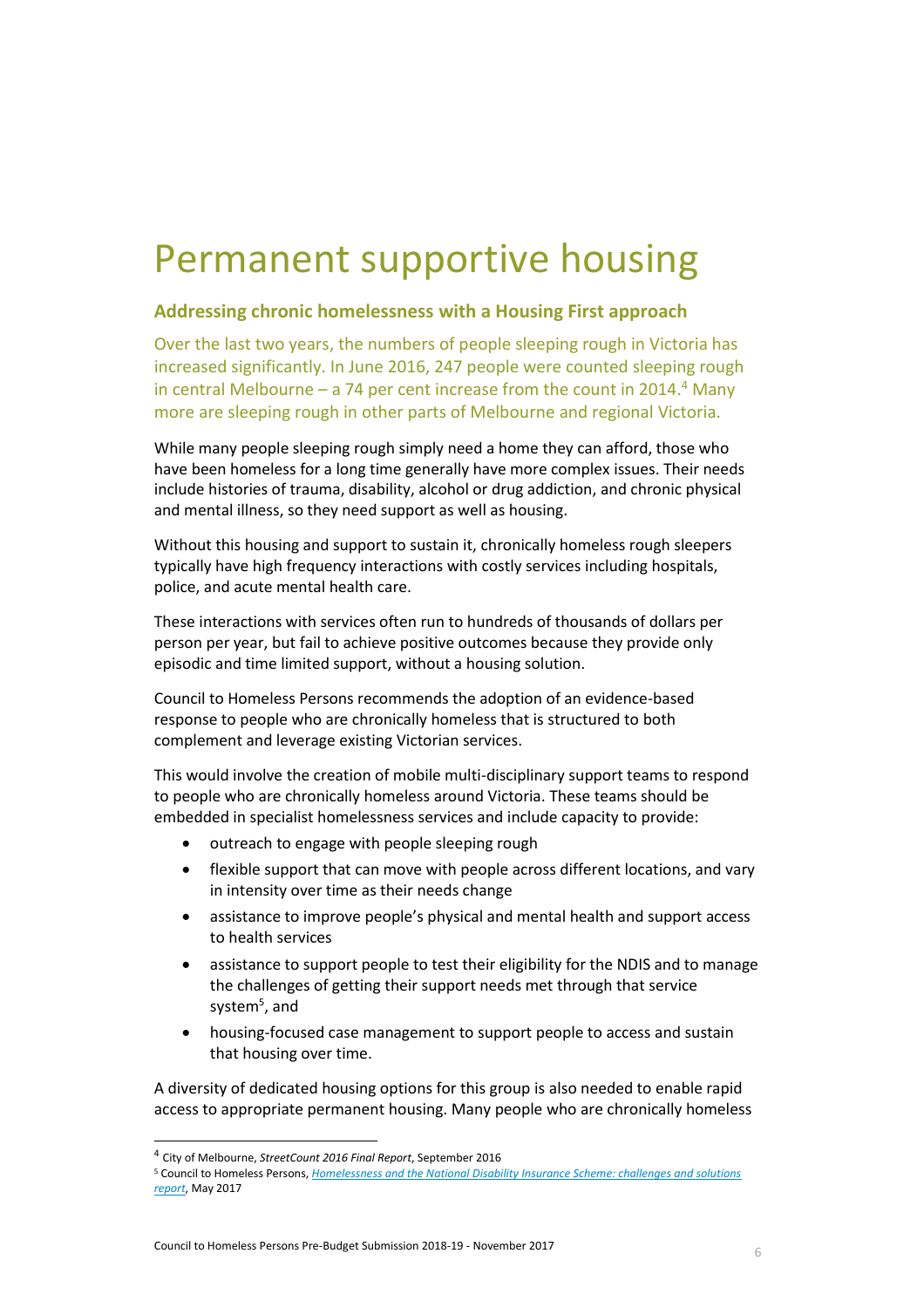will be best accommodated in ordinary apartments throughout the community, with ongoing support also provided. For a small group, housing and support may be most effectively delivered in specialist forms of supported housing, such as specialist aged care for people who have experienced homelessness, Commonground, or other supported congregate options.

|                                                     | 2018-19        | 2019-20        | 2020-21        | 2021-22        |
|-----------------------------------------------------|----------------|----------------|----------------|----------------|
| Creation of six mobile teams                        | \$8.9 million  | \$9.2 million  | \$9.5 million  | \$9.8 million  |
| Creation of 150 dedicated<br>housing units annually | \$60.0 million | \$63.0 million | \$66.2 million | \$69.4 million |
| Cost                                                | \$68.9 million | \$72.2 million | \$75.7 million | \$79.2 million |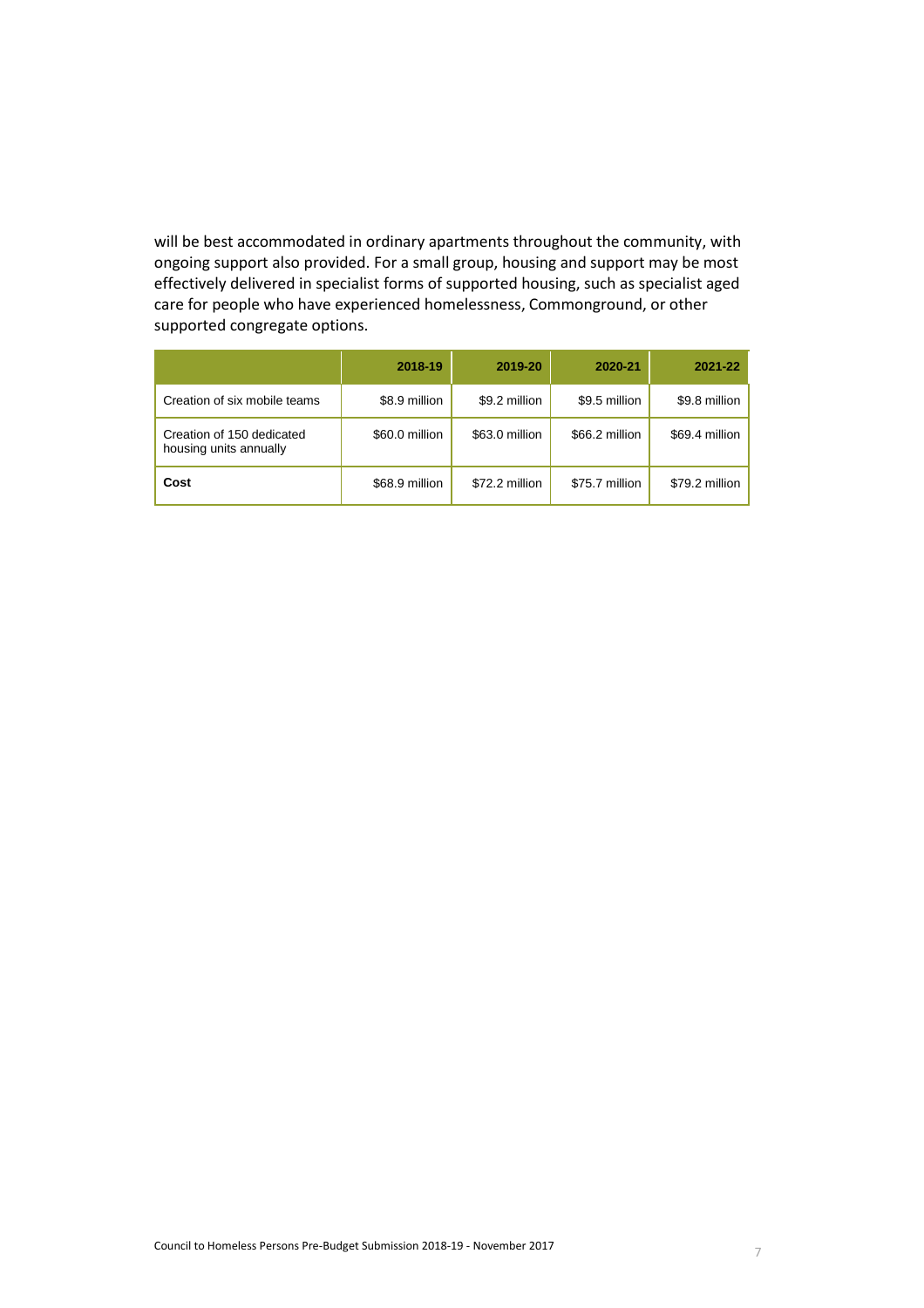## Turning off the tap

#### **No exits from prison or acute mental health care to homelessness**

Intense competition for low cost properties in the private rental market means those who are most vulnerable to discrimination, commonly miss out and are pushed into homelessness. This is a particular challenge for people leaving prisons or acute mental health care.

Exits out of these state services into homelessness, also undermine the policy outcomes these services aim to achieve, often at great cost. We know:

- Prisoners who exit prison to homelessness are more likely to reoffend and return to prison.<sup>6</sup> This means more crime and higher costs in the justice system.
- Health gains achieved in acute mental health care quickly unravel when patients are exited into homelessness, often resulting in re-admission. This increases the demand on an already over-stretched health system.

And yet, data from the Australian Institute of Health and Welfare (AIHW) reveals that:

- The number of people presenting to homeless services on exit from prisons has increased by 54 per cent over the past three years.
- The numbers of people presenting to homeless services on exit from psychiatric hospitals increased 13 per cent in a year to 600 people in 2015-16.<sup>7</sup>

The provision of a pool of dedicated housing for people exiting prison or acute mental health services would prevent this homelessness and support people's transitions back to community life. While a diversity of appropriate housing options should be available to *all* who are leaving these services, we have highlighted issues for Aboriginal Victorians and women, who are particularly vulnerable.

#### **Closing the gap on Aboriginal incarceration**

Discrimination and disadvantage experienced by Aboriginal Victorians, and their vulnerability in the justice system, is well recognised. Countless recommendations have been made to close this gap, including access to appropriate housing. Despite this overrepresentation of Aboriginal Victorians in Victorian prisons is only worsening.

- Aboriginal people are 12.6 times more likely to be imprisoned in Victoria than the general population, up from 11.9 times in 2014.<sup>8</sup>
- Aboriginal prisoners are more likely to return to prison, with 68.2 per cent of Aboriginal prisoners in Victorian prisons having previously been in prison, compared to 48.2 of non-Indigenous prisoners. 9

<sup>6</sup>M Willis, *Supported Housing for Prisoners Returning to the Community: a review of the literature*, Australian Institute of Criminology, 2015

<sup>7</sup> Australian Institute of Health and Welfare (AIHW), *Specialist Homelessness Services Collection,* 2015-16

<sup>8</sup> ABS, *[Corrective Services, Australia, June Quarter 2017](http://www.abs.gov.au/AUSSTATS/abs@.nsf/DetailsPage/4512.0June%20Quarter%202017?OpenDocument)*, September 2017

<sup>9</sup> ABS, *[Prisoners in Australia 2016](http://www.abs.gov.au/AUSSTATS/abs@.nsf/DetailsPage/4517.02016?OpenDocument)*, Table 29, 2016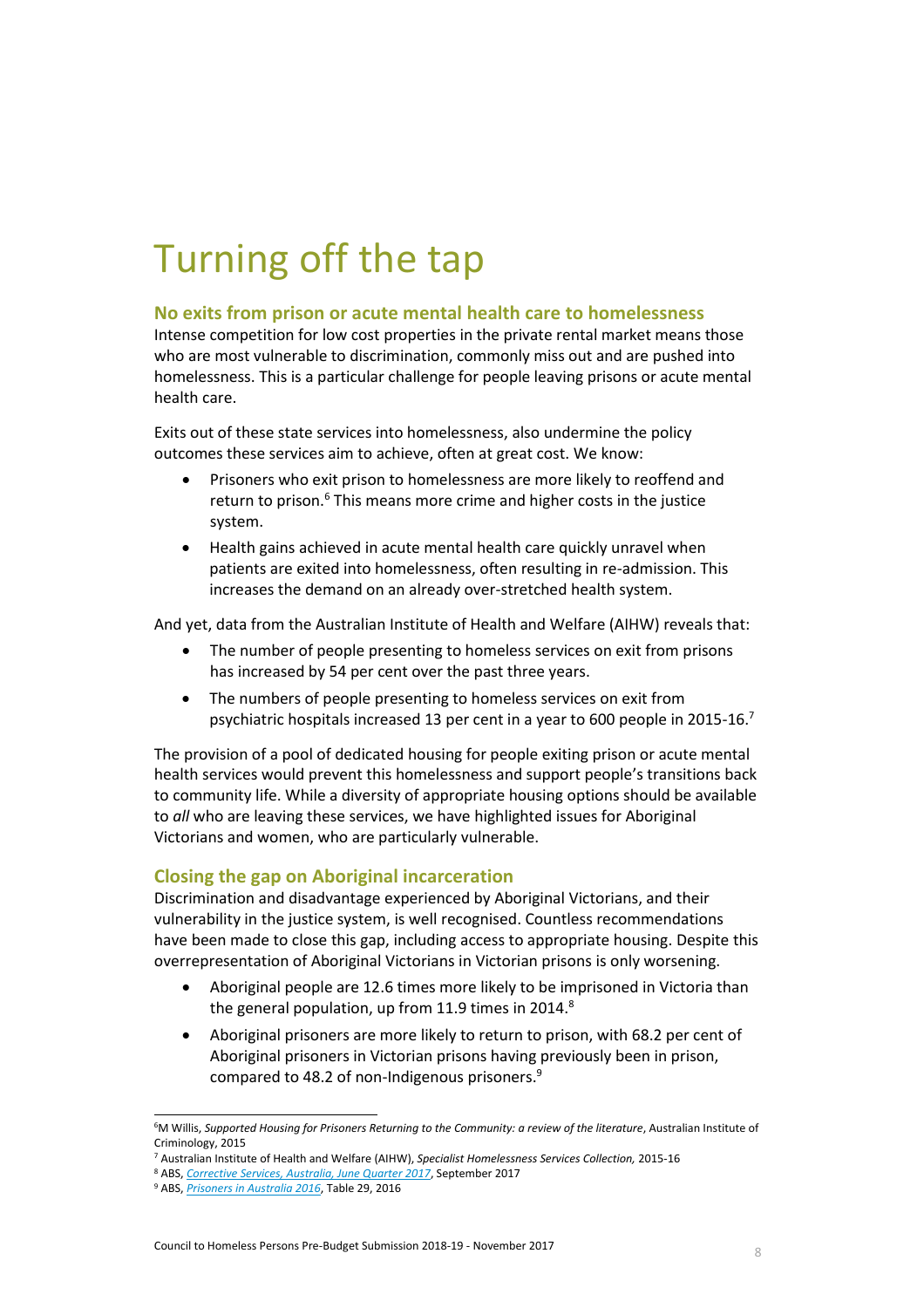- Over half the male Koori prisoners imprisoned after being sentenced (as opposed to being remanded) in 2013-14 came into prison because their parole was cancelled.<sup>10</sup>
- Aboriginal Australians are also hospitalised for mental health and behavioural disorders at almost twice the rate of non-Aboriginal people, <sup>11</sup> and represent almost 1 in 10 clients of Victorian homelessness services.<sup>12</sup>

Council to Homeless Persons proposes a direct response to provide culturally safe accommodation and support to single Aboriginal men, to reduce re-incarceration, and support men making other transitions, including from hospital services.

|                                                    | 2018-19        | 2019-20        | 2020-21        | 2021-22        |
|----------------------------------------------------|----------------|----------------|----------------|----------------|
| Creation of 30 dedicated<br>housing units annually | \$12.0 million | \$12.6 million | \$13.2 million | \$13.9 million |
| Support                                            | \$0.1 million  | \$0.2 million  | \$0.3 million  | \$0.4 million  |

#### **Women exiting prison and acute mental health care**

Women prisoners are more likely than their male counterparts to have been diagnosed with a mental illness, to have care responsibilities, and to have experienced childhood sexual abuse, as well as violence in relationships as adults. This poses particular challenges for women on release from prison, with many returning to homes in which they are subject to family violence. $^{13}$ 

In order to build new lives after prison safe from violence, many women leaving prison need both housing and support. Currently many women exit prison without any support, and without access to affordable housing opportunities.

Women exiting acute mental health care facilities are similarly vulnerable, often moving into unsafe rooming houses or supported residential units.

Council to Homeless Persons proposes the provision of new medium and long-term supported housing opportunities for vulnerable women leaving prison or acute mental health services. As women are likely to remain in this housing long-term, it is critical to deliver a rolling supply of new stock each year to provide ongoing access.

|                                                                                            | 2018-19       | 2019-20       | 2020-21       | 2021-22        |
|--------------------------------------------------------------------------------------------|---------------|---------------|---------------|----------------|
| Capital cost of 15 supported<br>housing units annually – mix<br>of single and family units | \$9.0 million | \$9.5 million | \$9.9 million | \$10.4 million |
| Support costs                                                                              | \$0.3 million | \$0.7 million | \$1.0 million | \$1.4 million  |

<sup>10</sup> Corrections Victoria Information Management and Evaluation Branch, *Review of the Koori Education, Training and Employment Strategy*, January 2015, page 10

<sup>11</sup> AIHW (2014), *Aboriginal and Torres Strait Islander Health Organisations, Online Services Report 2012-2013*, IHW 139. Canberra, AIHW

<sup>12</sup> AIHW, *Specialist Homelessness Services Collection,* 2015-16

<sup>&</sup>lt;sup>13</sup> One in four women who come to homelessness services on release from prison also need family violence supports (AIHW, *Specialist Homelessness Services Collection,* 2015-16)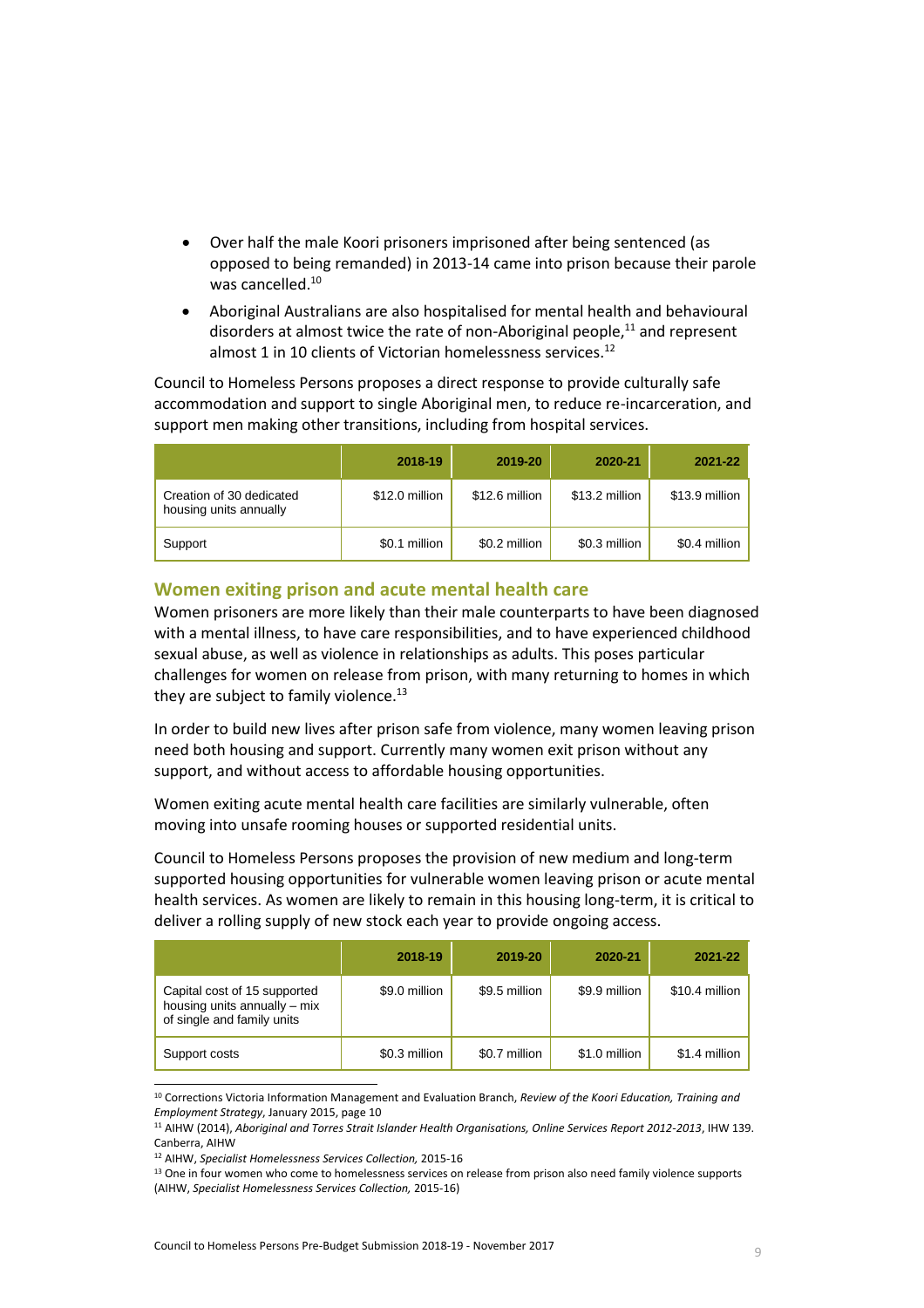### Preventing homelessness

Every day more people come to Victoria's specialist homelessness services seeking help than can be assisted – with more than 100 people turned away each day.<sup>14</sup> Services are prioritised to those whose housing crisis is most immediate and dangerous.

This means that many opportunities to prevent homelessness are missed. People who have experienced primary homelessness often describe points in time when short interventions would have helped them to avoid homelessness, but instead they were turned away.

In 2015-16, 40,466 Victorians became homeless as the result of a tenancy breakdown – an increase of 125 per cent over four years (from 17,930 in 2011-12). $^{\rm 15}$ 

Evaluations show that programs preventing evictions for at risk individuals in social housing (like the TenancyPlus program) have extremely high success rates and are more cost effective than responding to a homelessness crisis. 1617

Essential components of programs to sustain private rental market tenancies include:

- relationship-building with real estate agents
- pathways for real estate agents to refer tenancies at risk for support
- access to brokerage to meet or partially meet rent arrears
- access to financial counselling, tenancy skills programs, and social work support for those experiencing personal difficulties.

To date these programs have been funded in a piecemeal fashion, leaving many Victorians without access to critical support.

Council to Homeless Persons proposes embedding prevention capacity within each homelessness access point $18$  to provide a swift, timely and systematised homelessness prevention response.

|                               | 2018-19       | 2019-20       | 2020-21       | 2021-22       |
|-------------------------------|---------------|---------------|---------------|---------------|
| Number of households assisted | 7,800         | 7,800         | 7,800         | 7,800         |
| Support costs                 | \$4.1 million | \$4.3 million | \$4.5 million | \$4.5 million |

l <sup>14</sup> AIHW, *Specialist Homelessness Services Collection, Supplementary data tables: Vic*., 2015-16

 $15$  Ibid

<sup>16</sup> Zaretzky, K., and Flatau, P., *The cost effectiveness of Australian tenancy support programs for formerly homeless people*, 2015, p. 33

<sup>17</sup> 96% reported in: BeyondHousing, *STAR Housing Evaluation,* 2013

<sup>18</sup> Entry to homelessness services is managed at 'access points' or 'intake' services, where people needing homelessness help have their needs assessed and are referred to accommodation and support services. There are access points in each Department of Health and Human Services (DHHS) region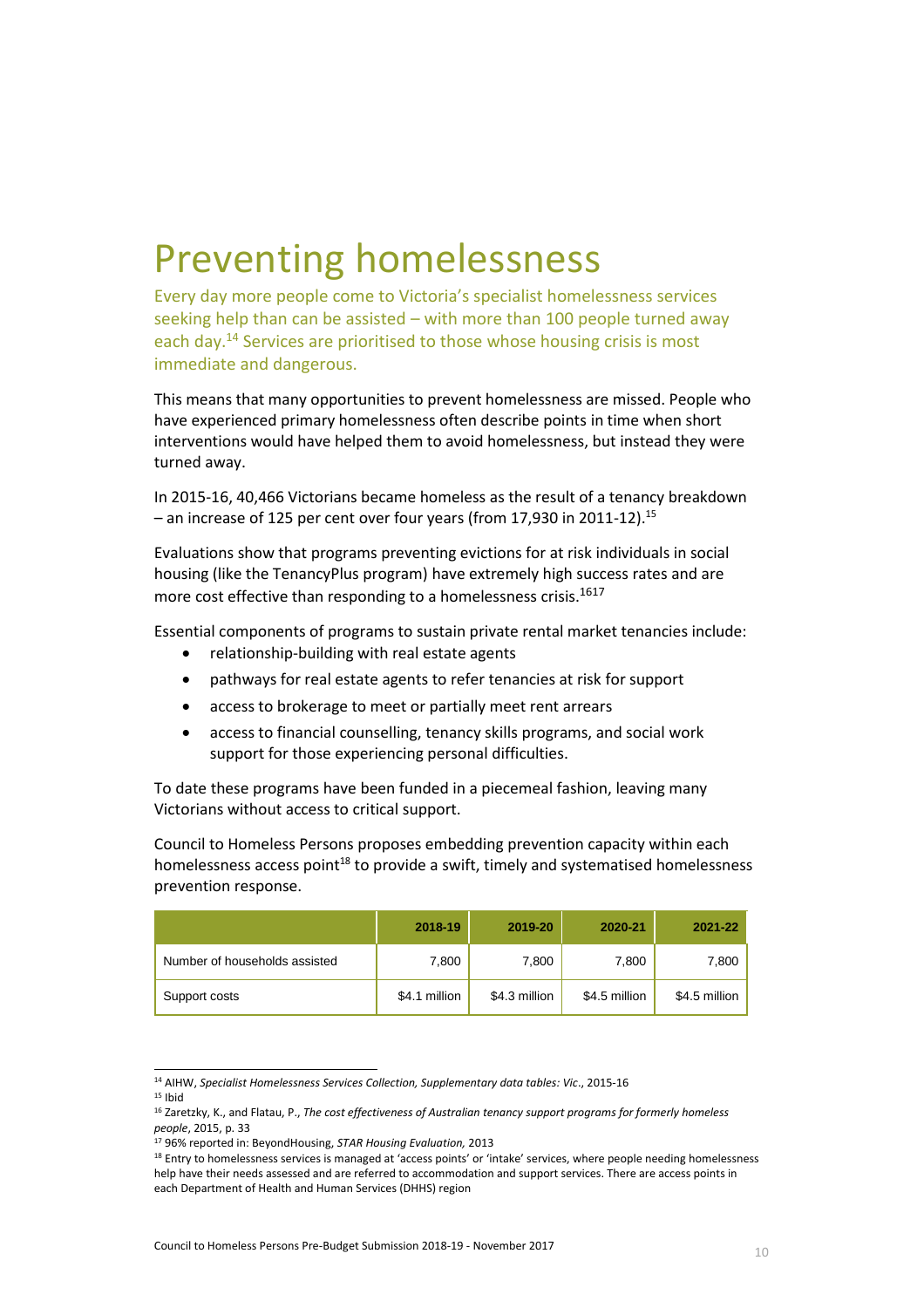# Strengthen educational outcomes for children without a home

Nearly half of all households experiencing homelessness in Victoria include children and young people – with many young people presenting to services alone. In 2015-16 homelessness was experienced by over 22,000 Victorian children.<sup>19</sup>

The transience and chaos of homelessness means that many of these children have had their education severely disrupted. Too many of these children never successfully re-engage, setting them on a path towards lifelong economic exclusion and poor health.

While families with children are prioritised for re-housing by Victoria's homelessness services, often it is months before a stable home can be found. In the interim, families may experience multiple moves between different short-term accommodation options across suburbs and towns.

#### *"I had to go 90 minutes to get to school. No one knew, the teachers didn't know"*

- *Joal Presincula, Consumer advocate who experienced homelessness as an adolescent*

The instability created by these moves, and the stress of often living alongside other people with complex challenges, means homeless children can become highly traumatised. Many have already experienced trauma as a consequence of family violence or other issues that precipitated their experience of homelessness.

In order to enable children who are homeless to fulfil their potential, it is necessary to remove the barriers they face. The Department of Education and Training (DET) LOOKOUT initiative is improving the educational outcomes of children in out of home care. It is usefully configured to also assist children who are homeless.

Similarly to children in out of home care, children experiencing homelessness require systematic and individually focused interventions, which might include:

- advocacy to support navigation through school processes, including enrolment decisions
- advice to schools about how to support individual students
- school readiness support pertaining to education
- support with anger management, and meeting other behavioural expectations
- support to meet participation costs including travel costs, books and equipment, and uniforms.

<sup>19</sup> 45.7% as cited in Australian Institute of Health and Welfare, *Supplementary data tables: Vic*. 2015-16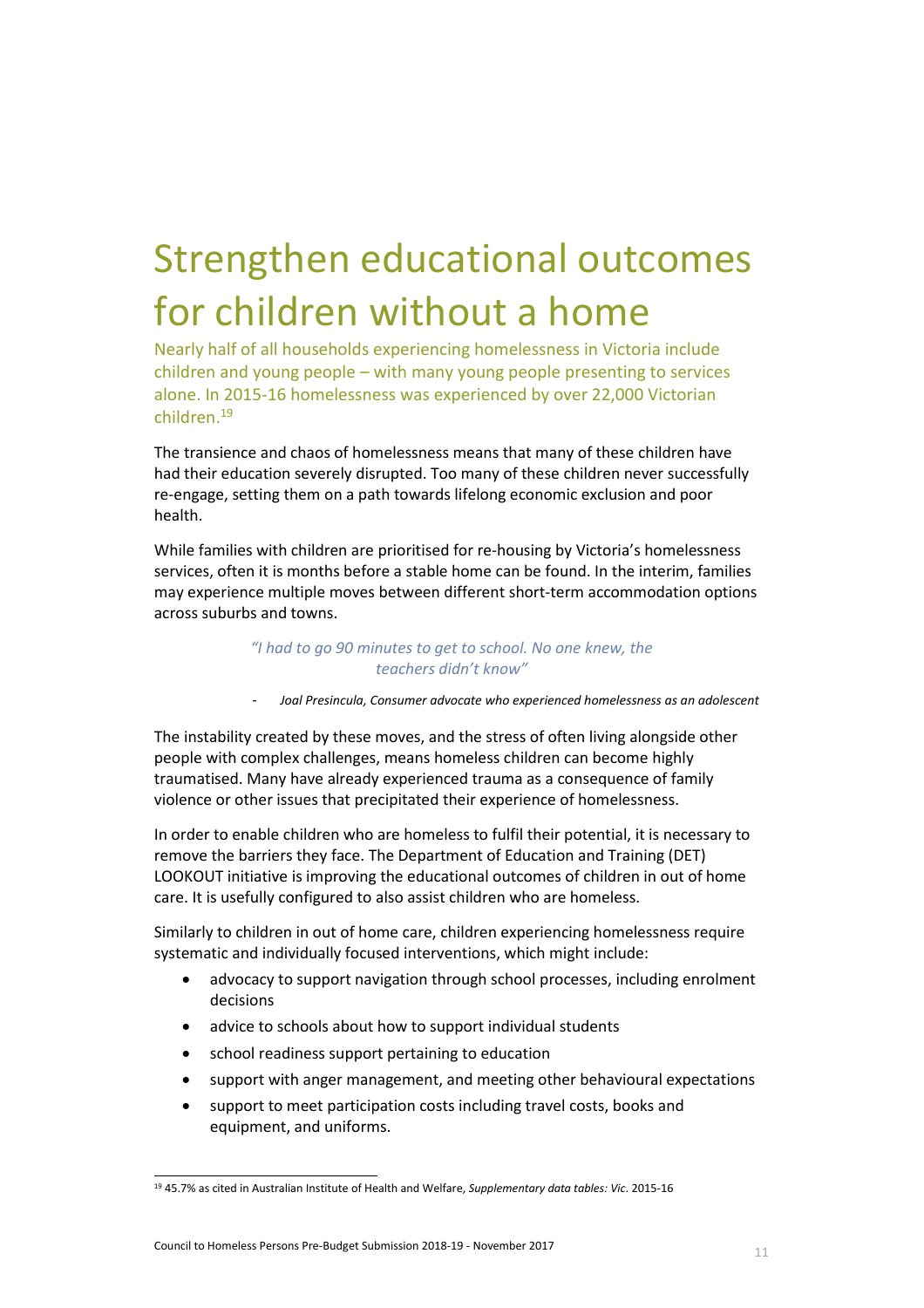Achieving this breadth of response necessarily involves education and welfare professionals collaborating to solve problems. While children in out of home care receive a range of necessary individually focused supports, this need remains unmet for accompanied children experiencing homelessness.

Council to Homeless Persons proposes the Victorian Government extend the eligibility and resources of the existing DET LOOKOUT program to meet the needs of children experiencing homelessness within the education system. This additional resource would mean that LOOKOUT could provide professional development to schools about how to support children experiencing homelessness, and advocate within schools in the best interests of homeless children.

Council to Homeless Persons further proposes specialist children's homelessness workers be based at regional access points (and the Aboriginal and Torres Strait Islander access point).<sup>20</sup> This would improve the capacity of the sector to provide individual support to children experiencing homelessness, whose educational participation is at risk, providing support for educational and behavioural engagement.

|                                                      | 2018-19       | 2019-20       | 2020-21       | 2021-22       |
|------------------------------------------------------|---------------|---------------|---------------|---------------|
| Number of young people<br>assisted                   | 3,000         | 3,000         | 3,000         | 3,000         |
| Expansion of LOOKOUT<br>eligibility                  | \$2.5 million | \$2.6 million | \$2.6 million | \$2.7 million |
| Children's support workers<br>based at access points | \$1.7 million | \$1.8 million | \$1.8 million | \$1.9 million |
| <b>Total cost</b>                                    | \$4.2 million | \$4.4 million | \$4.4 million | \$4.6 million |

#### **LGBTIQ youth homelessness**

LGBTIQ young people are particularly vulnerable to homelessness; as they experience much higher rates of childhood sexual assault, violence and threats of violence, family rejection and expulsion from the home.<sup>21</sup> They are more than twice as likely to experience homelessness as other Victorians, $^{22}$  and once homeless they continue to be at risk of violence, sexual abuse, and discrimination, and difficulty in continuing their schooling.

Despite the extremely high prevalence of LGBTIQ youth homelessness, there are very few specific specialist homelessness services for this population. A recent study

l <sup>20</sup> See footnote 17 for an explanation of 'access points'

<sup>21</sup> Bevitt A., Chigavazira A., Scutella R., Tseng Yi-ping T., and Watson N., *Journeys Home Dataset* citied in McNair, R., Andrews, C., Parkinson, S., and Dempsey, D.

<sup>22</sup> Australian Bureau of Statistics, *General Social Survey*, 2014 cited in McNair, R., Andrews, C., Parkinson, S., and Dempsey, D.